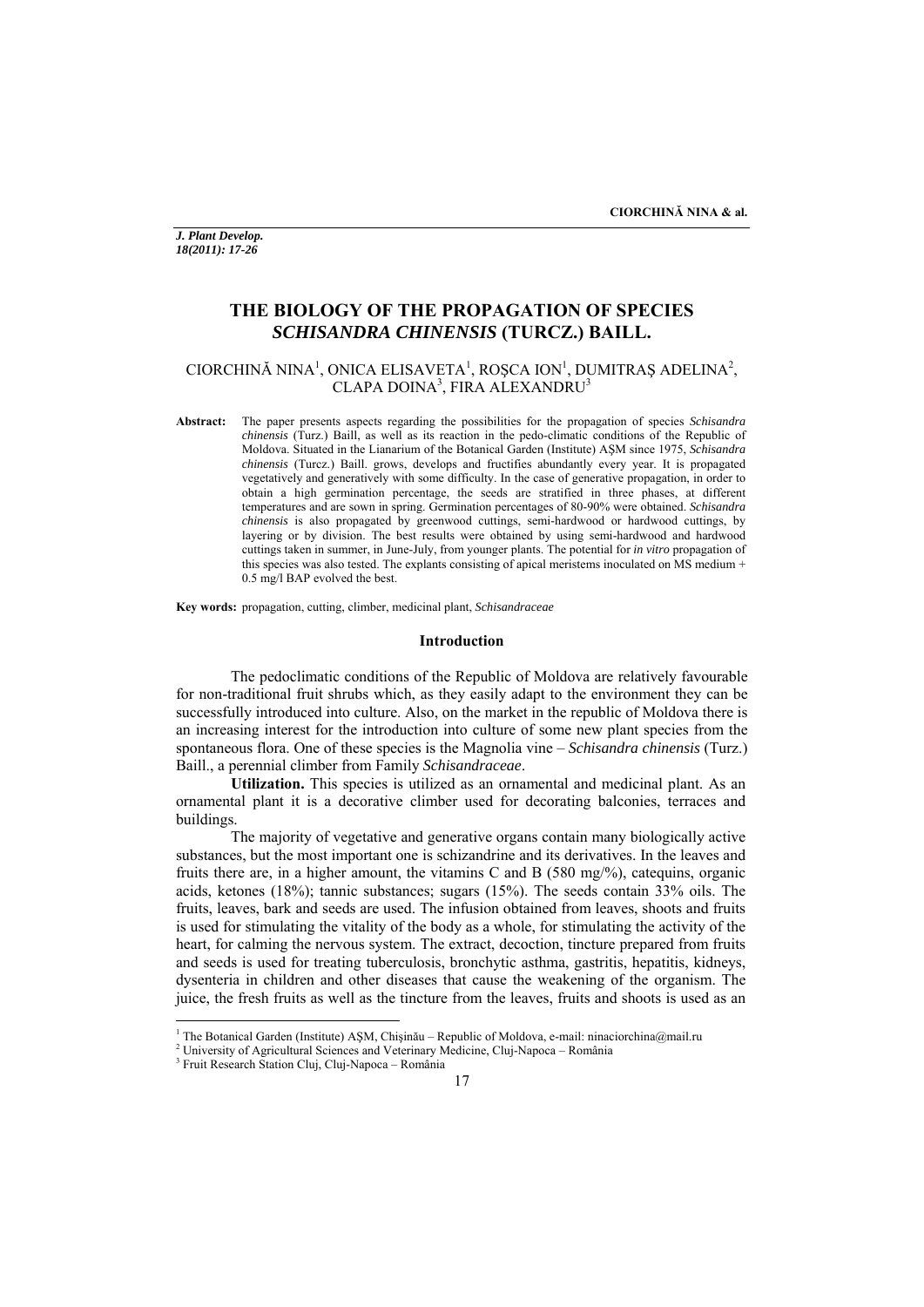### **THE BIOLOGY OF THE PROPAGATION OF SPECIES** *SCHISANDRA CHINENSIS* **(TURCZ.) BAILL.**

immunomodulator of the body, for increasing intellectual as well as physical working capacity, for eyesight and for strengthening the body. The tea from leaves and shoots has a pleasant flavour similar to that of lemon and it has a slightly sour taste.

The essential oils extracted from this plant are used for decreasing the glucide content of the blood. The use of *Schisandra chinensis* fruits in small amounts is recommended for people that suffer from insomnia, who have psychical problems or high arterial blood pressure and dysfunctions of heart activity.

 The fruits are also used in the cosmetic industry and food industry (confectionery, marmelades, chocolates), in the production of soap and detergents.

 **Spread.** The Magnolia vine can be found mostly in mixed forests in the Far East, mostly on the river banks in China, Japan, Sachalin Islands, and in the Republic of Moldova in Soroca, Chişinău. It is cultured by some amateurs and it can be found in several botanical gardens worldwide.

**Ecological requirements.** It withstands low temperatures and shaded places. It grows fast. It can be cultured on sandy soils. On soils rich in humus it develops better. It does not withstand acidic, dense, compact soils.

**Morpho-biological peculiarities**. *Schisandra chinensis* is a climber that can reach heights of 14-15 m and 1.5-2 cm in thickness. The roots are branched, situated close to soil surface. The shoots, the roots and the fruits are smelling. The stem of this climber is dark brown in colour and can reach 2 cm in thickness and winds around the trellis in clockwise direction. The leaves are altern, ovate, 5-10 cm in length, the petiole is reddish. The flowers are white, aromatic, they have a pinkish nuance towards the end of flowering. The fruits are of an intense red colour, juicy, sour, spherical, 5-10 mm in length, usually with one seed. The buds are mixed, oval in shape, a little lengthened and pointed. Flowering and fruiting takes place on the annual shoots (Fig.1).

**Propagation.** The Magnolia vine is propagated vegetatively and generatively with great difficulty. It is propagated by cuttings, layering, division and by seeds [GLUKHOV & al. 2000; KHROMOVA, 1980; TITLYANOV, 1969]. The seeds are sown quickly in the autumn after harvest or in spring after stratification.

 There are few scientific papers regarding the micropropagation of Schisandra sinesnsis. Micropropagation has been done by using nodal explants [STANIENĖ  $\&$ STANYS, 2007], cotiledonary nodes from seeds germinated in vitro [HONG & al. 2004], somatic embryogenesis starting from zygotic embryos [CHEN & al. 2010, SMÍŠKOVÁ & al. 2005] and embryogenesis starting from unopened flower buds [YANG & al. 2011].

#### **Material and methods**

The plant material used in the experiments was in the Lianarium of the Botanical Garden (Institute) AŞM, where *Schisandra chinensis* (Turcz.) Baill. grows, develops and fruits abundantly every year, after its introduction into the collections in 1975 and also from the experimental field of the Laboratory of Embriology and Biotechnology.

Experiments were carried out regarding the possibility for the propagation of this species by seeds, by cuttings and by micropropagation.

Observations were done regarding the growth and development of the species in the conditions of the Republic of Moldova as well as experiments regarding the possibilities for the propagation of this species.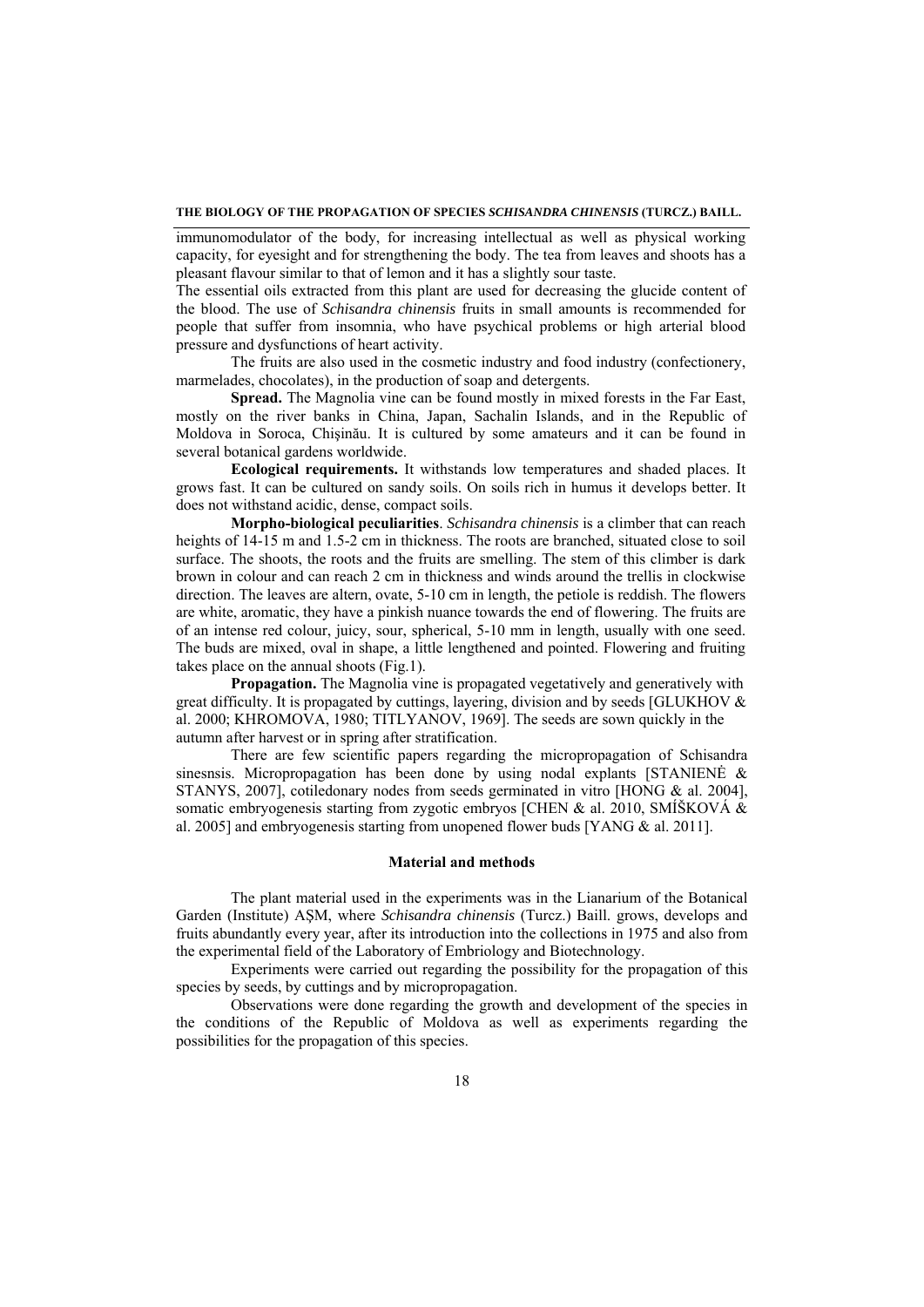For propagation by seeds, before sowing the seeds were stratified in 3 phases: the first phase for 30 days at  $t = 18{\text -}20$  °C, then 30 days at  $t = 3{\text -}5$  °C and the third phase, for two months at  $t = 8 - 10$  °C.

For vegetative propagation the collecting and making of cuttings was carried out in summer, at the end of June and a the beginning of July when the shoots of the mother plant start to lignify. Lignified as well as semi-hardwood cuttings were made using well sharpened instruments, and the time for harvesting the shoots was in the morning. The cuttings had 12-15 cm in length, with 2-3 nodes.

For propagation by hardwood cuttings the cuttings were made in February and March before the beginning of the vegetation period. The cuttings were kept in sand and sawdust until the danger of frost at ground level passed and then they were planted into cold frames.

The cuttings were subjected to treatment with a weak (pink in colour) solution of  $KMnO<sub>4</sub>$  and with growth regulators, with IBA at 0.005% for a period of 16 hours or with IAA at 0.01% for a period of 5 hours [HROMOVA, 1980]. They were planted into cold frames into two substrates: sand or sand + peat in a ratio of 1:1 and minimum 24% artificial mist. After one year the cuttings were planted into containers or in the open field.

Having in view that by generative propagation some qualities specific to the mother plant appear or disappear and vegetative propagation presents some difficulty, the initiation of *in vitro* cultures was tested for this species.

 The plant material consisted in various explant types: apical meristems, lateral meristems of the  $2<sup>nd</sup>$ ,  $3<sup>rd</sup>$ ,  $4<sup>th</sup>$ ,  $5<sup>th</sup>$  and  $6<sup>th</sup>$  degree, fragments of juvenile leaves, shoot fragments from the apical part, shoot fragments with lateral meristem, Fragments of young leaves with veins, ovules, ovary with a fragment from the stem, stem fragment with the apical meristem. For culture initiation nine experimental variants were tested, with MS (1962) basal medium and various concentrations of plant hormones (Tab. 1).

The operations were carried out according to the standard laboratory procedures.

### **Results and discussions**

.

 The research and observations carried out in a period of several years in various ecological conditions show that *Schisandra chinensis* develops differently according to the zone. It was found that *Schisandra* prefers rich, humid, loose soil and zones of shadow. In the sunny places in the Republic of moldova growth is inhibited. It does not withstand drought and high air temperatures in the period of vegetation. It is resistant to frost. It withstands temperatures even as low as  $-45^{\circ}$ C. In the drought-stricken years, irrigation and soil loosening is necessary. Fertilization or the addition of chernozem to the roots of the plants is recommended. Growth per decade is about 20 cm.

 The root system is superficial and can reach to depths of 25 cm. The young shoots are greenish-grey and, as they mature, they become reddish-brown. The plant is monoecious, the flowers are monosexuate. In the conditions of the Republic of Moldova it flowers in May-June. Since the beginning of bud development until their sprouting there is a period of 11-17 days. The flowering period is of 15-19 days. The fruits fully mature in 14-21 days. The flowers that have strong flavour are small, up to 1.5 cm, grouped 3-5 at the axils of the leaves, on flexible, thin peduncles 1-4 cm in length. The flowers are white, with pink nuances and they develop on the annual shoots. The flower formula is  $\mathcal{J}^*P_{3+3+3}A\infty[4]$ ,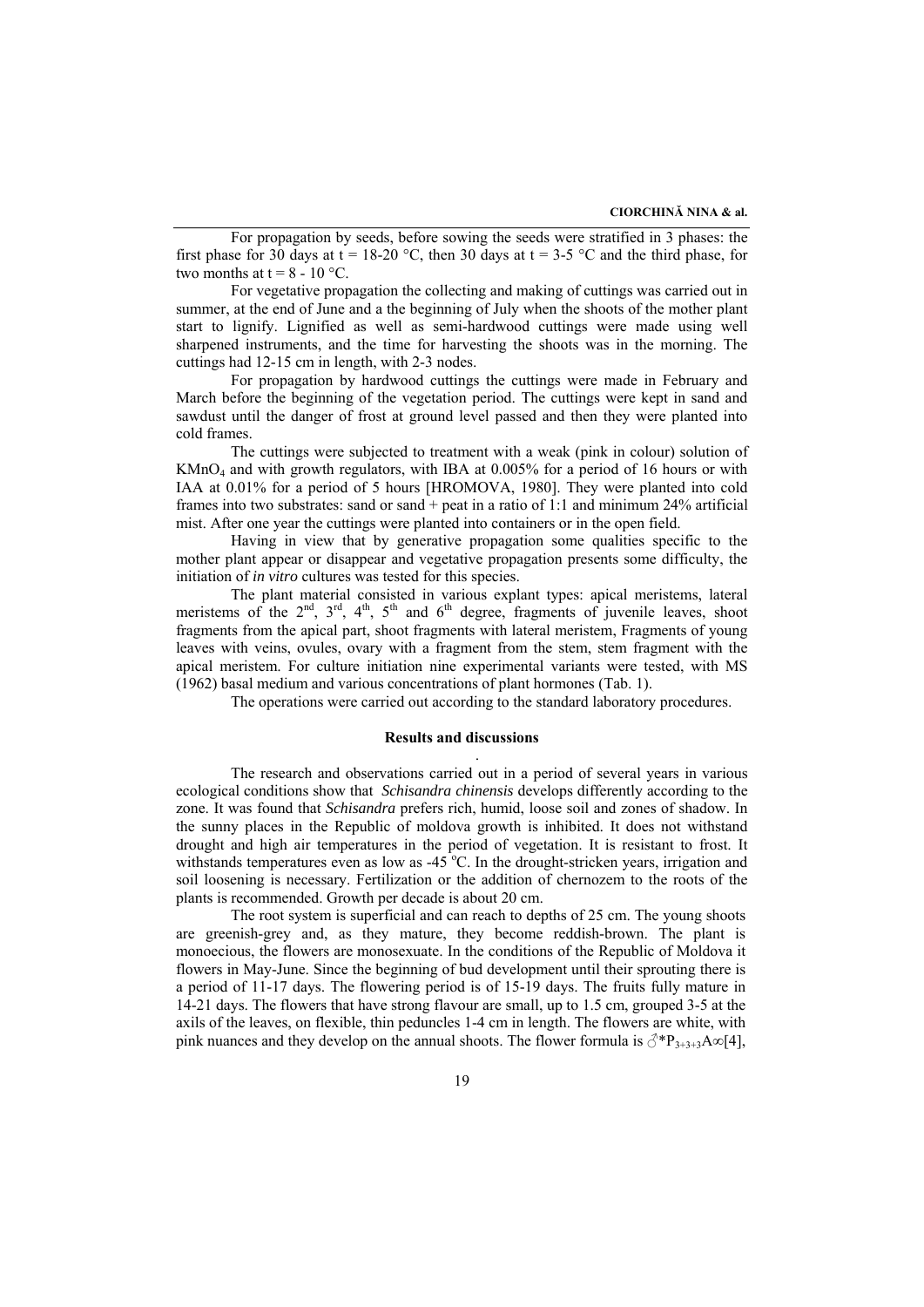**THE BIOLOGY OF THE PROPAGATION OF SPECIES** *SCHISANDRA CHINENSIS* **(TURCZ.) BAILL.** 

or  $\varphi \circ \varphi^*$  \*P <sup>Co</sup> <sub>6-9</sub> A<sub>(3-7)</sub> G <sub>30-40</sub> <sup>[5]</sup>. The Magnolia vine sets fruit starting from the age of 4-5 years.

*Schisandra chinensis* (Turcz.) Baill. is characterized by rapid shoot growth in june-July and towards the end of August growth diminishes. Its leaves fall down right from the beginning of September. In the meteorological conditions of the Republic of Moldova the species has a period of profound dormancy, which confers resistance to low temperatures during winter and and to late frosts in spring. In late spring the plant enters the vegetation period, which has a duration of 175-190 days depending upon the meteorological conditions of the year (sum of temperatures and amount of precipitations). Another factor that favourizes the development of this species is the presence of phreatic water at shallow depths.

*Propagation by seeds*. 1000 seeds weigh 25 g. Seed stratification in the three phases at different temperatures ensures a germination percentage of 80-90%. The plants obtained in this way have well developed roots and will set fruit at the age of 4-5 years (Fig. 2). 2-3 year old seedlings need protection during winter. But in *Schisandra chinensis* (Turcz.) Baill. as well as in other fruit shrubs obtained by generative propagation some specific qualities of the mother plant may appear or disappear.

In order to keep the characteristics and qualities of the cultivar, vegetative propagation by cuttings is recommended (Fig. 3). The advantage of propagation by cuttings is that the cuttings are selected from healthy, vigorous and productive plants and plant material with the same characteristics is obtained.

The rooting capacity of the cuttings also depends on the biological features of each species, soil conditions and the special interventions for stimulating the cuttings. Such, in the process of root formation, some hormones like auxin stimulate growth, which can also be achieved artificially by treating the cuttings with stimulating substances, for example heteroauxin. The success of the culture of cuttings depends upon the amount of nutritive substances that they contain and the conditions offereed to them when planting – a well prepared, loosened, fertile, well aerated soil and sufficient humidity.

The roots of the cuttings result from the root rudiments, which are groups of meristematic cells localized in the contact point of the medullary rays with the cambium. The root rudiments are formed long the axis of the shoot, with higher densities at the base of the shoot, close to the axillary buds.

As a result of the cut made by making the cutting from the harvested shoot, a primary parenchimatic tissue named callus is formed, which has the role of cicatrizing the wound and which, later, forms a cambium with adventitious buds from which the roots develop. Until the formation of roots, the cuttings consumes the nutritive substances from its own reserves.

The cuttings are made from the sunny part of the plant, from the lower and midle part of the vine. The leaf lamina is shortened with 1/3-1/2 in order to decrease transpiration. A higher percentage (with 10-12%, as compared to the untreated ones) of rooting was obtained in the cuttings treated for 24 hours with 0.01% heteroauxin and stuck into the substrate to a depth of 2-3 cm. In the first 3-4 weeks the cuttings should be watered 2-3 times a day, and then once a day, then 1-2 times a week. The rooting percentage of the cuttings was of 40-50%. It was found that the rooting percentage of the cuttings taken from young plants was of 57-60 %, whereas from older plants 45-50%.

Propagation by hardwood cuttings (winter cuttings) in cold frames needs a well processed substrate, loosened to the depth of 40 cm, with rich aeration and humidity. The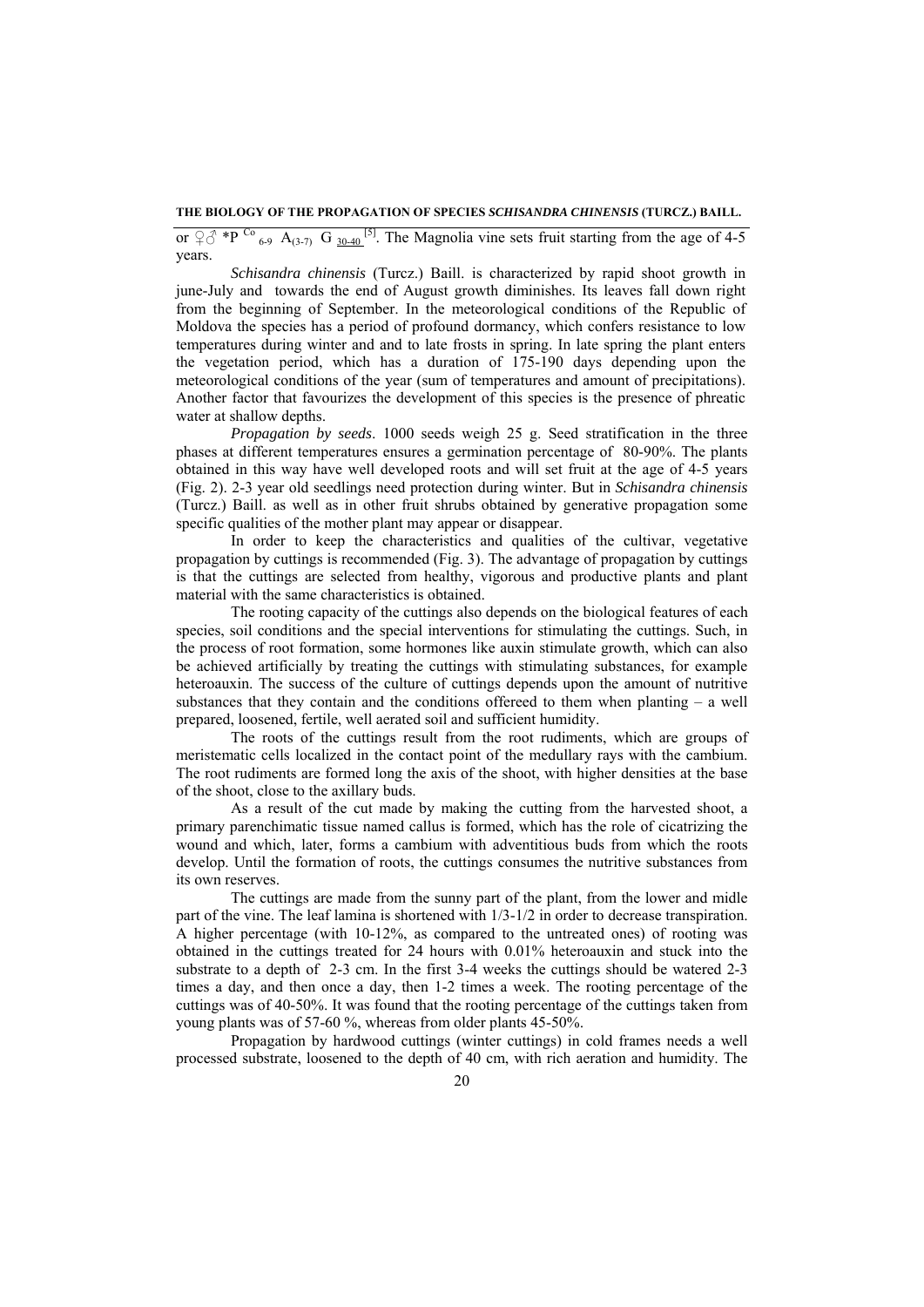cuttings were harvested in February and March before the beginning of the vegetation period. The cuttings were kept in sand and sawdust until the danger of frost at ground level passed, then they were planted in cold frames. During the insertion of the cuttings into the substrate, the cutting has to adhere well to the particles of the substrate and for this purpose the substrate has to be well prepared and loosened so as to prevent the bruising and wounding of the cutting.

Burying the cuttings into the substrate is done vertically, with the buds upwards and at 1-2 cm below substrate level, so as to prevent the drying out of the tips of the cuttings. Harvesting the shoots for making the cuttings is done from special cultures of mother plants. One year old shoots are harvested, from which the cuttings are made with a well-sharpened knife. The cuttings should be straight, well formed, they should have at least 2 buds, without mechanical lesions. The length of the cuttings was of minimum 15-20 cm and the thickness 8-20 mm at the upper end. For making the cuttings, the upper part of the shoots, which is not sufficiently lignified, should not be used. The cuts should be smooth, perpendicular on the axis of the shoot, without cracks and bark exfoliations. The cut at the upper end should be at 1-2 cm above the bud.

After being cut, the cuttings should be put into  $K MnO<sub>4</sub>$  solution and then immediately fixed into sand in vertical or slightly bent position, leaving the upper end at 1 cm above the sand, placed into the greenhouse or cold frame, where humid air should be provided to them, as well as the free access of oxygen to their basal end and an optimal regime of heat and light. These conditions can be ensured by the correct construction of the cold frame, by inserting the cuttings at 0.5-1.0 cm into the sand, by moderate and gradual watering of the sand and by providing a constant temperature of 20-26 °C.

 For constructing the cold frame, one should take care that between the surface of the sand and the window of the cold frame there should be 12-15 cm of space. Before inserting the cuttings the sand should be watered abundantly with boiling water and with KMnO4 solution. The cuttings should be put at distances of 6-10 cm between the rows and 4-5 cm in the row. Immediately after inserting the cuttings, fine spraying is applied and the frame is covered completely.

 The cold frames should be shaded in such a way that only diffuse light should enter (sparsely knitted mats or staves are used, which should cover 1/3 of the surface of the frame). The cuttings should be sprayed 3-5 times in the sunny days and 1-2 times in the cloudy days and in the evening the weeds and the blackened cuttings should be pulled out. After rooting, the frames should be opened gradually, so that the plantlets get

accustomed to the outer environment and then kept open permanently and watering should be done until October. The cuttings which have grown good roots until October should be taken out and transferred into the nursery or into containers and they should be watered and shaded during warm days. If they do not have well developed roots in October, the cuttings should be kept in the cold frame, covered with sawdust, until spring.

The root system of the cuttings is relatively poorly developed and one should keep in mind that the roots reach to a depth of just 15-20 cm under ground level.

The length of the first-order root system in the plants obtained from semihardwood cuttings reach to 2-5 cm in length from summer till next spring.

In the conditions of the Botanical Gardens, propagation by softwood cuttings did not give good results, only 1% of the softwood cuttings rooted. In the case of propagation by root cuttings, the resulting plants are poorly developed.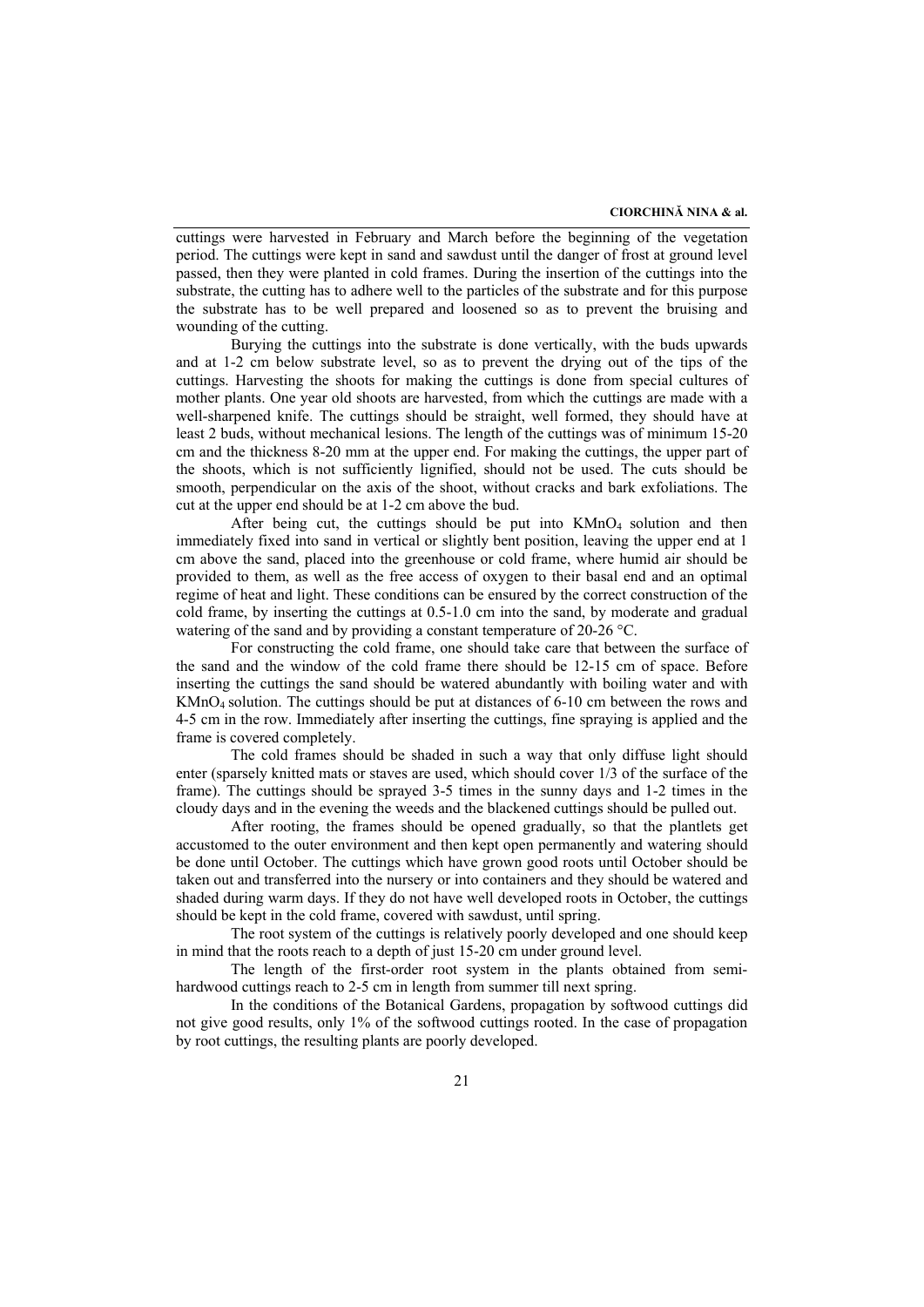*In vitro propagation*. In Tab. 1 the nine variants of nutritive media are presented, all of them with 100% MS as basal medium [MURASHIGE & SKOOG, 1962].

 In Tab. 2 are presented the results of testing various explants under the influence of auxins and cytokinins present in the nutritive media. The explants consisting of apical meristems had the best reaction on the variants MS -100% with 0.5 mg/l BAP, resulting 44.40% viable plantlets and MS-100% + 0.5 mg/l BAP, 0.1 mg/l NAA, resulting  $36.30\%$ viable plantlets (Fig. 4).

The following explant types also reacted positively: shoot fragment from the apical part, shoot fragment with apical meristem. The reaction of all the explant types on the nine variants of media is presented in Tab. 2.

# **Conclusions**

 *Schisandra chinensis* (Turcz.) Baill. is a species that has adapted to the pedoclimatic conditions in the republic of Moldova.

It can be propagated generatively or vegetatively.

 In the case of propagation by seed it is recommended to stratify the seeds in three phases: I - for 30 days at  $t = 18-20$  °C, II- 30 days at  $t = 3-5$  °C and III- 60 days at  $t = 8-5$ 10°C and then the seeds should be sown, such ensuring 80-90% germination.

As a result of the process of propagation by hardwood and semi-hardwood cuttings, uniform genetic material is obtained, healthy, vigorous plantlets that posess the features and qualities of the mother plant. The rooting of the cuttings depends on several factors: the quality of the cuttings and of the substrate, The conditions for the growth and development of the mother plants, respecting the optimal timeframes for propagation by cuttings and correctly applying the technology of propagation by cuttings, the density of the cuttings in the cold frame etc. For obtaining a higher rooting percentage of *Schisandra chinensis* (Turcz.) Baill. It is necessary to select the shoots from young plants, which were also obtained by vegetative propagation, in the  $20<sup>th</sup>$  of June-10<sup>th</sup> of July, which coincides with the end of flowering and the beginning of fruit set.

 The optimal substrate for the vegetative propagation of *Schisandra chinensis* (Turcz.) Baill. is made up of sand + peat 1:1.

 Among the rhyzogenesis stimulators used for rooting the semi-hardwood *Schizandara chinensis* (Turcz.) Baill. cuttings, it was established that the stimulators IBA and IAA-0,01% plus sucrose at 10 g/l concentration stimulate rooting.

 The plants obtained from cuttings as well as the ones obtained from seeds are very sensitive to low temperatures in the spring in the first years, hence the plants must be protected by leaves.

Among the 10 types of explants tested for *in vitro* culture initiation in *Schisandra chinensis* (Turcz.) Baill, the apical meristems reacted the best, especially on the variant with MS medium + 0.5mg/l BAP (44.44% viable plantlets obtained). The explants consisting of shoot fragments from the apical part and shoot fragments with apical meristem also had positive reaction.

*Schisandra chinensis* (Turcz.) Baill. can be recommended in the range of species used for setting up green areas, as it is a robust climber, with decorative value during the whole year and also used as a medicinal plant with multiple active and stimulating substances, with a wide range of applicability.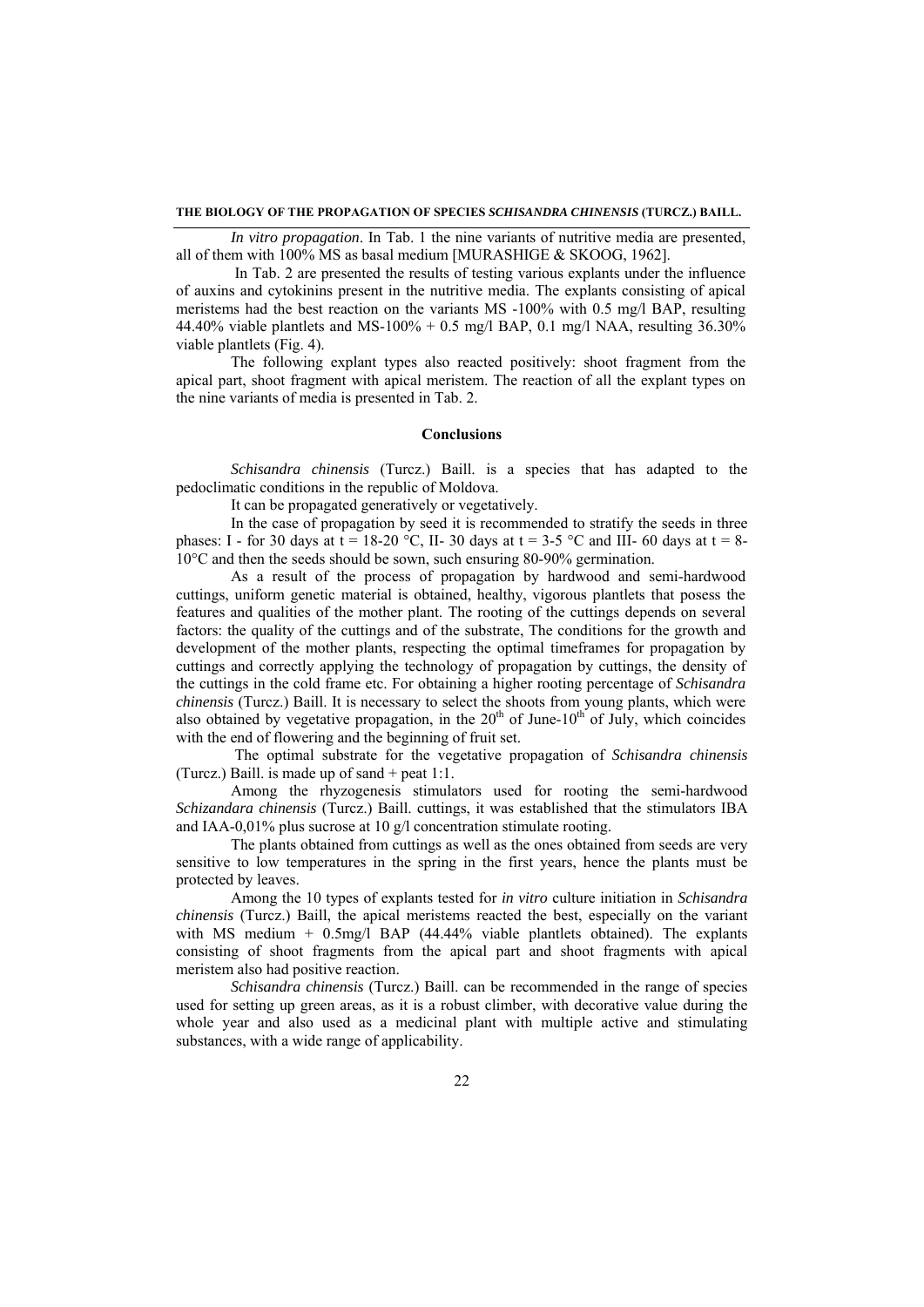**Acknowledgements**. This work was supported by ANCS Romania, project number 425/2010 Bilateral Cooperations.

#### **References**

- 1. CHEN A. H., YANG J. L., NIU Y. D., YANG C. P., LIU G. F., YU C. Y. & LI C. H. 2010. High-frequency somatic embryogenesis from germinated zygotic embryos of *Schisandra chinensis* and evaluation of the effects of medium strength, sucrose, GA3, and BA on somatic embryo development. *Plant Cell Tiss Organ Cult*., **102**: 357–364, doi 10.1007/s11240-010-9740-6.
- 2. GLUKHOV A. Z., KOSTYRKO D. R. & KRAVCHENKO N. M. 2000. *Non-traditional ornamental plants in anthropogenically transformed environment*, NASU, Donetsk Bot. Sad, Donetsk. C. 128.
- 3. HONG M. H., KIM O. T., PARK I. I. & HWANG B. 2004. Micropropagation of *Schizandra chinensis* Baillon using glucose from cotyledonary nodes. *Journal of Plant Biology*, **47**(3): 270-274.
- 4. MURASHIGE T. & SKOOG F. 1962. A revised medium for rapid growth and bioassays with tobacco tissue culture. *Physiol*. *Plant*, **15**: 473-497.
- 5. SMÍŠKOVÁ A., VLAŠÍNOVÁ H. & HAVEL L. 2005. Somatic embryogenesis from zygotic embryos of *Schisandra chinensis*. *Biologia Plantarum*, **49**(3): 451-454.
- 6. STANIENĖ G. & STANYS V. 2007. Micropropagation of *Schisandra chinensis* (Turcz.) Baill, *Sodininkyste ir Darzininkyste*, ISSN: 0236-4212, **26**(3): 282-288.
- 7. TITLYANOV A. A. 1969. *Actinidia* and *Magnolia* vine. Vladivostok.175 pp.
- 8. KHROMOVA T. V. 1980. Guidelines for the reproduction of introduced woody plants by cuttings. M. 45S.<br>9. YANG J. L. NIUY D. YANG C. P. LIUG F. & LLC H. 2011. Induction of somatic embryogenesis fro
- 9. YANG J. L., NIU Y. D., YANG C. P., LIU G. F. & LI C. H. 2011. Induction of somatic embryogenesis from female flower buds of elite *Schisandra chinensis*. *Plant Cell Tiss Organ Cult*, **106**: 391–399. doi 10.1007/s11240-011-9935-5.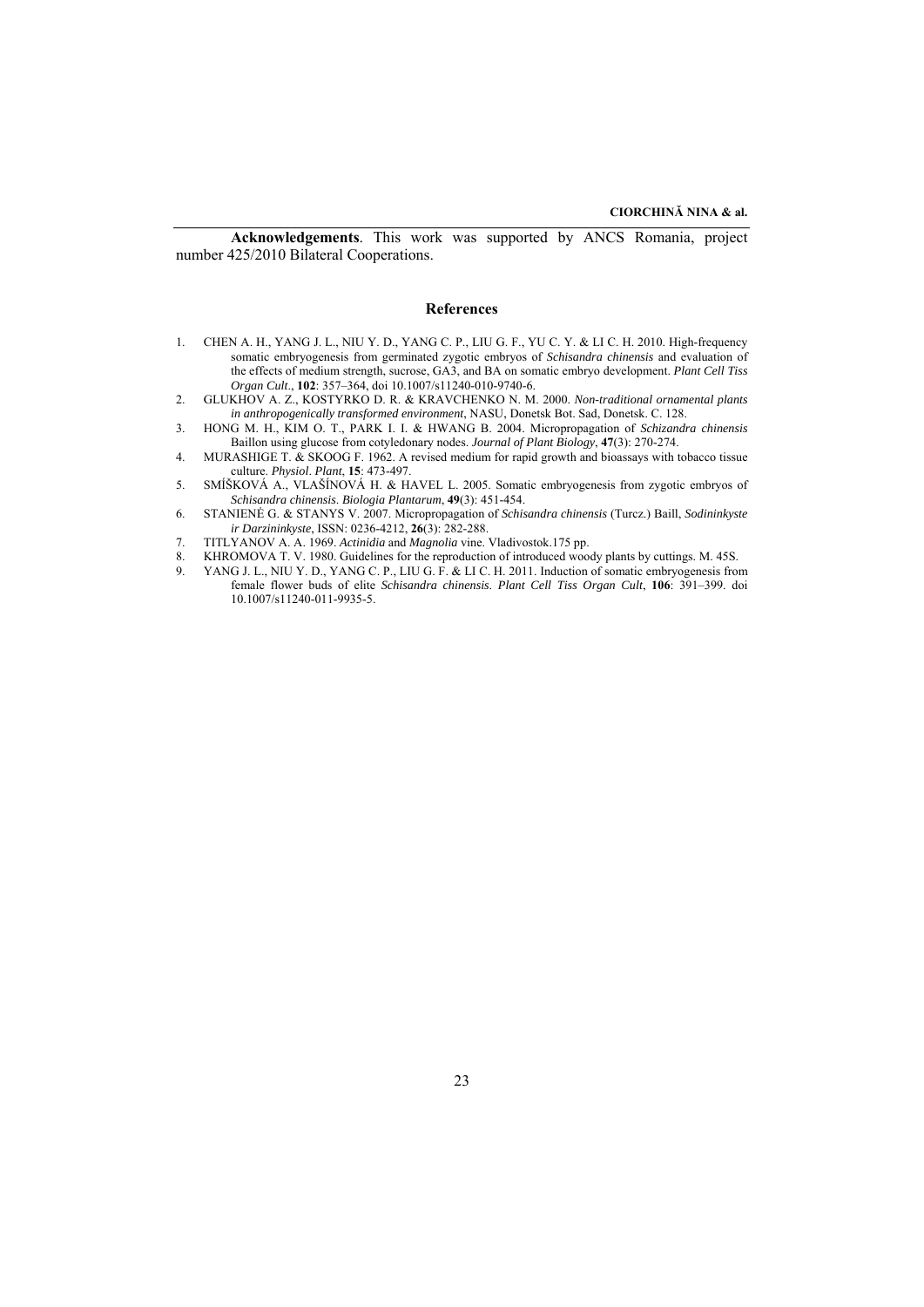**THE BIOLOGY OF THE PROPAGATION OF SPECIES** *SCHISANDRA CHINENSIS* **(TURCZ.) BAILL.** 



**Fig. 1.** *Schisandra chinensis* (Turcz.) Baill. a) The flowering phase; b) The fruiting phase



**Fig. 2.** Propagation by seeds



**Fig. 3.** Propagation by cuttings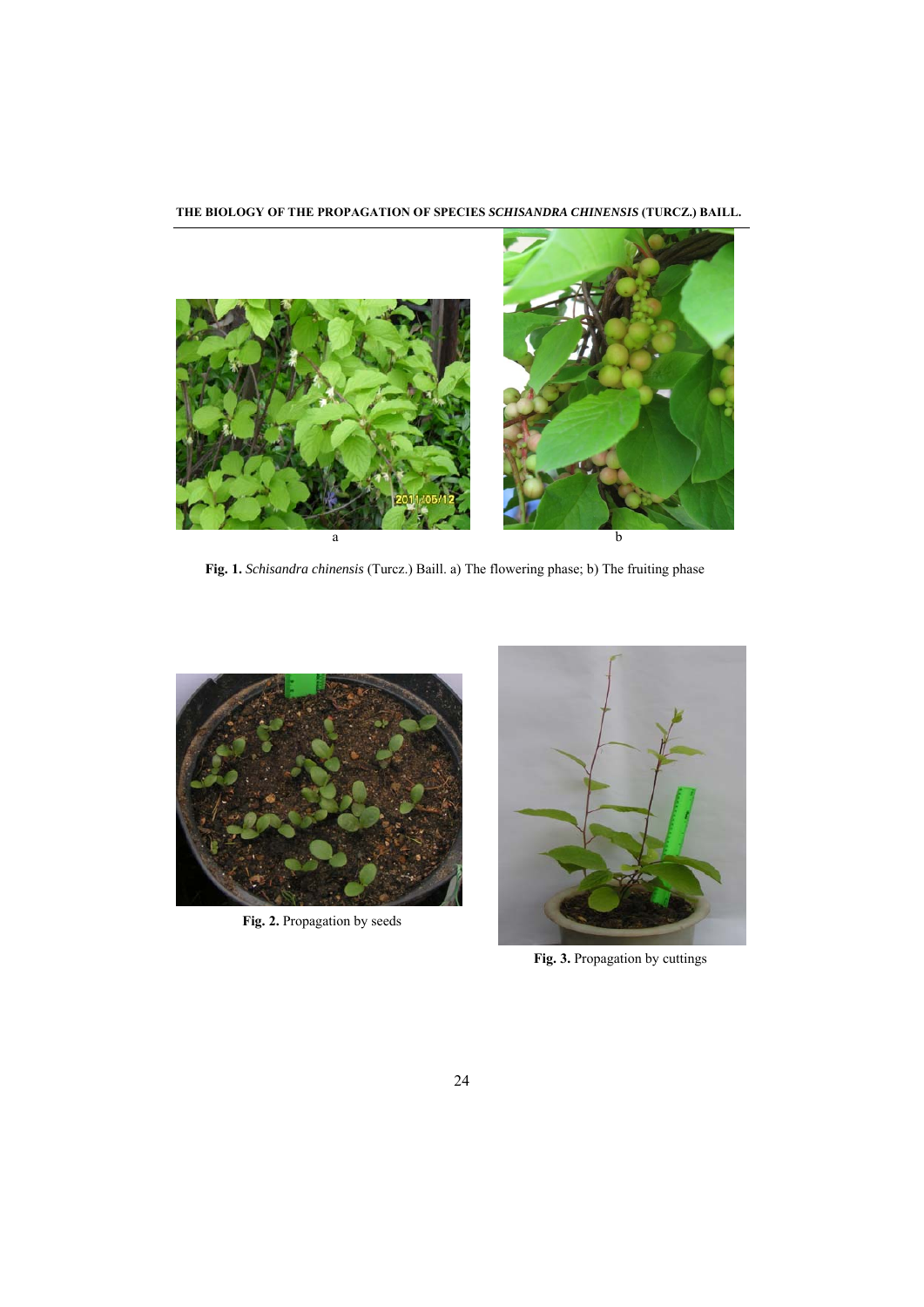**CIORCHINĂ NINA & al.** 



**Fig. 4.** The reaction of the apical meristems on the nine variants of media (%)

| Variants | Basal medium | Supplementary additives                              |  |  |  |
|----------|--------------|------------------------------------------------------|--|--|--|
| $B-1$    | $MS-100\%$   | $\text{Kin} - 0.5 \text{ mg/l}$<br>$NAA - 0.1mg$     |  |  |  |
| $B-2$    | $MS-100\%$   | Kin $-1.0$ mg/l<br>$IAA - 0.5$ mg/l                  |  |  |  |
| $B-3$    | $MS-100\%$   | $\text{Kin} - 0.5 \text{ mg/l}$<br>$IAA - 0.1$ mg/l  |  |  |  |
| $B-4$    | $MS-100\%$   | $\mathrm{Kin} - 2.0 \mathrm{mg/l}$<br>$IAA-0.5$ mg/l |  |  |  |
| $B-5$    | $MS-100\%$   | $BAP - 0.5$ mg/l<br>$NAA - 0.1$ mg/l                 |  |  |  |
| $B-6$    | $MS-100\%$   | $BAP - 0.5$ mg/l<br>$GA^3 - 0.5$ mg/l                |  |  |  |
| $B-7$    | $MS-100\%$   | $BAP - 0.5$ mg/l<br>$IAA - 0.1$ mg/l                 |  |  |  |
| $B-8$    | $MS-100\%$   | $BAP - 0.5$ mg/l<br>$IAA - 0.5$ mg/l                 |  |  |  |
| $B-9$    | $MS-100\%$   | $BAP - 0.5$ mg/l                                     |  |  |  |

**Tab. 1***.* The composition of the nutritive media for the microclonal propagation of species *Schisandra chinensis* (Turcz.) Baill.